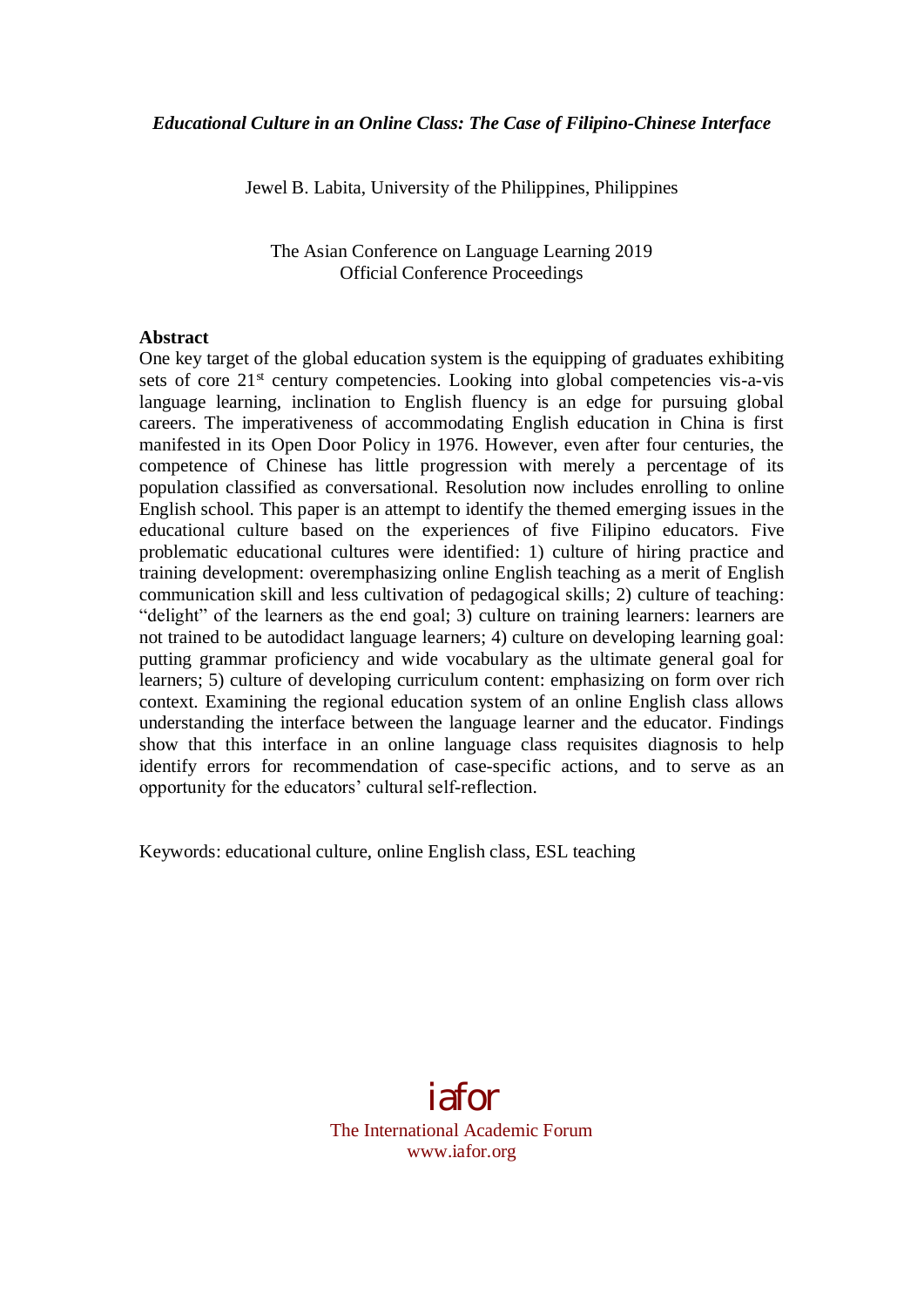### **Introduction**

To explore the contemporary problems vis-à-vis the educational culture of an online English school for Chinese nationals as perceived by five Filipino ESL educators, an online interview was conducted. Interview respondents were selected through snowball method. Probing was facilitated to answer these two critical questions: "What were the issues of the current educational culture in the online class?", and "What are the possible modifications or interventions that must be done to address issues?". Thematic analysis was employed to make sense of and organize the data collected

Understanding the educational culture in an online English school is imperative as Scarino and Liddicoat (2009) noted that it has direct linkage with language learning. Following this proposition, it is important to cultivate continuously a positive educational culture to improve the learning experience of the learners. In this particular study, the educational culture within the system of interaction between the Filipino educators and the Chinese learners was explored. As this study subscribed to the interpretivism research philosophy, worldviews of the respondents were the highlighted narratives on the language learning phenomenon and discourse Since the respondents did not provide much depth onto the cultural differences and even nuances in learning and teaching between the two interacting cohorts with different nationalities, no intricate micro-analysis was undertaken in this study. Nevertheless, the results were still indicative of the potentially actionable issues at hand as well as a provide starting point for future researchable areas.

In perspective, the agenda to improve English communication is regarded to be attributable to empirical macro studies concluding that countries with English proficient skills are revealed to have strong and flourishing economies since the rise in English proficiency of a nation has a direct relationship to its per capita income (EF EPI Report, 2013 as cited by McCormick, 2013), bilateral trade flows (Ku & Zussman, 2010), and net exports (Ufier, 2015); as well as micro studies showing English language skills positively impacting earnings (Lang and Sinvier, 2006), eligibility to higher paying job opportunities (Angrist and Lavy, 1997), and foreign direct investment inflows (Lein et al., 2011 as cited by Ufier, 2015).

Correspondingly, it is anticipated that learning English is considerably credited by the governments, economists, and education planners as contributory to the expanding commerce since English is the *lingua franca* of global business. These arguments would conventionally lend credence of the language as a critical tool in doing business, but highly likely miss out the equally essential impacts of learning English language on the aspects of the individual's biological being, cognitive capacities, and cultural interpretative abilities, to name a few. It was found out that compared to monolingual speakers, bilingual speakers have: 1) denser grey matter in the brain which is involved in decision-making, self-control, and speech (Mechelli, Crinion, Noppeney, Ashburner, Franckowiak, & Price.); 2) better linguistic awareness, problem-solving skill, mathematical creativity and visual-spatial memory than their counterparts (Dermont, 2001; Kessler, 1980; Leikan, 2013; Diaz & Klingler, 1991); 3) positive attitudes towards target language and/or the speakers of the acquired foreign language (Bamford & Mizokawa, 1989).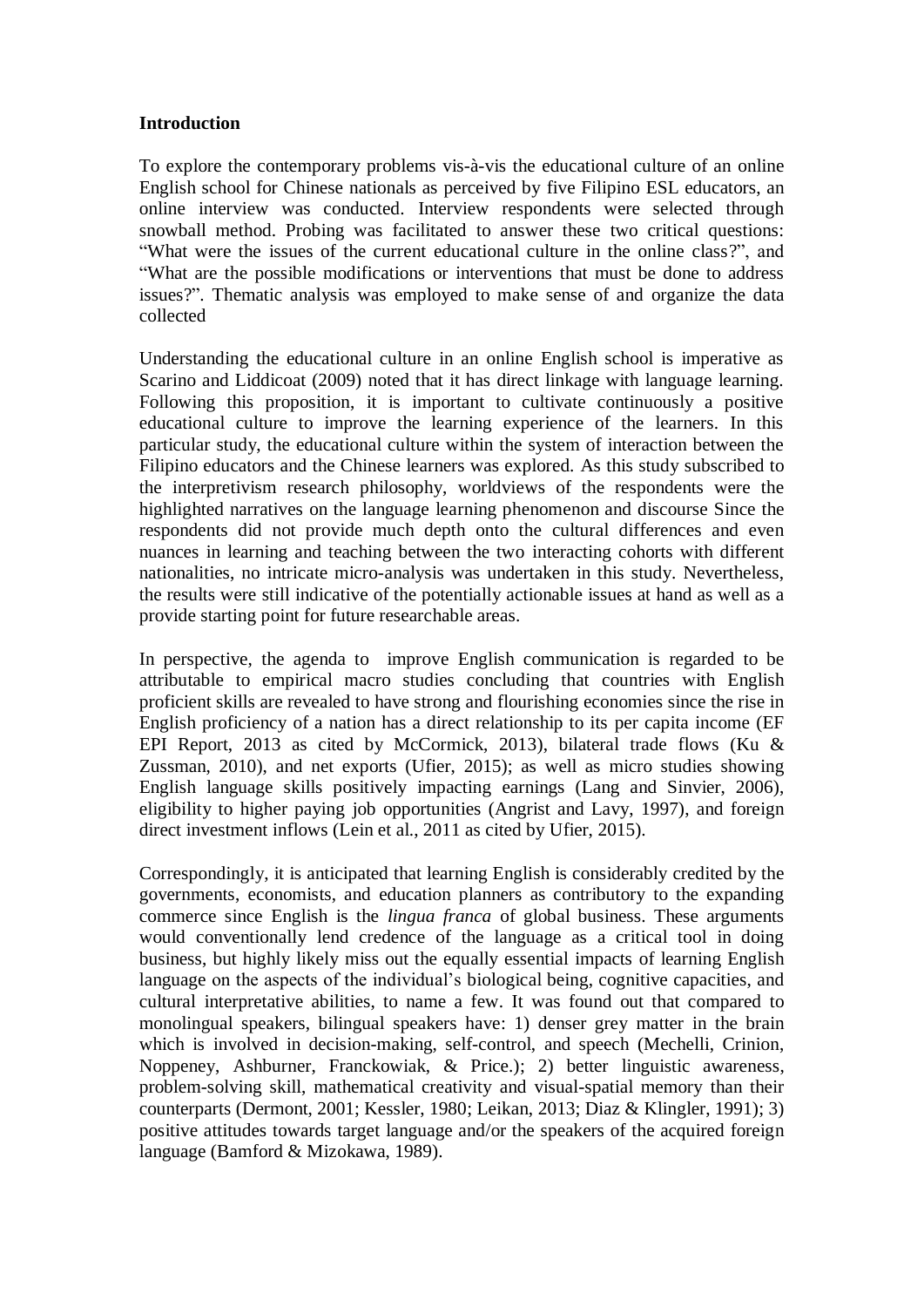China institutionalized its English education in 1976 with its Open Door Policy. Even after more than four decades, the country registered little progression with merely 1% of its population classified as conversational (Smith, 2017). Currently, there are almost 300 million Chinese students enrolled on online English schools. Filipinos are among the top service providers since English is their second language (ESL). Among the most pronounced advantage of ESL online education is its ascribed utility in terms of providing "well-balanced mix of self-regulated and self-scheduled learning material" (English Club TV, 2018) to the students compared if the same learning goal is undertaken in a conventional school.

Like any action to shift to innovative option, the advent of new ways to learn a language brings about problems as much as it resolves previously identified problems. Hence, improvements of online teaching are sought continuously to ensure that its bad outcomes do not negate its benefits. This study used the cybernetic approach to explore the structures, constraints, and possibilities in an online classroom system. This study likewise regarded educational culture as embedded on each element and so contexts were discussed to identify interactions between and among the elements of the learning system.

# **Conclusion**

1) *Culture of hiring practice and training development:* Overemphasizing online English teaching as a merit of English communication skill and le cultivation of pedagogical skills

Interviewed educators shared their perception of being appreciated, equipped, and competent in their work as online English teachers to be associated with their higher level of English speaking skills than the learners. Further, they felt that their qualities such as outstanding enunciation, wide vocabulary, and even engaging personality can be their leverage for securing better chance of being booked regularly by students. Their perception then implied the connection they ascribed to their fluency with the merit of their worth in the online teaching vocation.

It is logical that English communicative competence can be the most obvious reason for the educators to be hired and pursue ESL teaching profession. However, to attribute the educators' qualifications to mere optics can be limiting in developing their full potential as effective ESL educators. For one, it can be attributed to the lack of coherent framework for their development once they entered the online teaching industry. In particular, they shared that they lacked knowledge on the science of teaching, with emphasis on being acquainted with the formal approaches to effective classroom management. The lack of being knowledgeable on pedagogical approaches, skills, and content especially for the first-time teachers can lead to losing the opportunity to maximizing multi-modal approaches and innovative science-based activities available for usage by the teachers to enhance the language learning experience of the learners. Some stated that the new techniques they used in their class were mostly from the suggestions provided by their team head or training coach. As such, they perceived these resolutions as product of "common sense", "similar experience", or "inherent wisdom" of their team heads.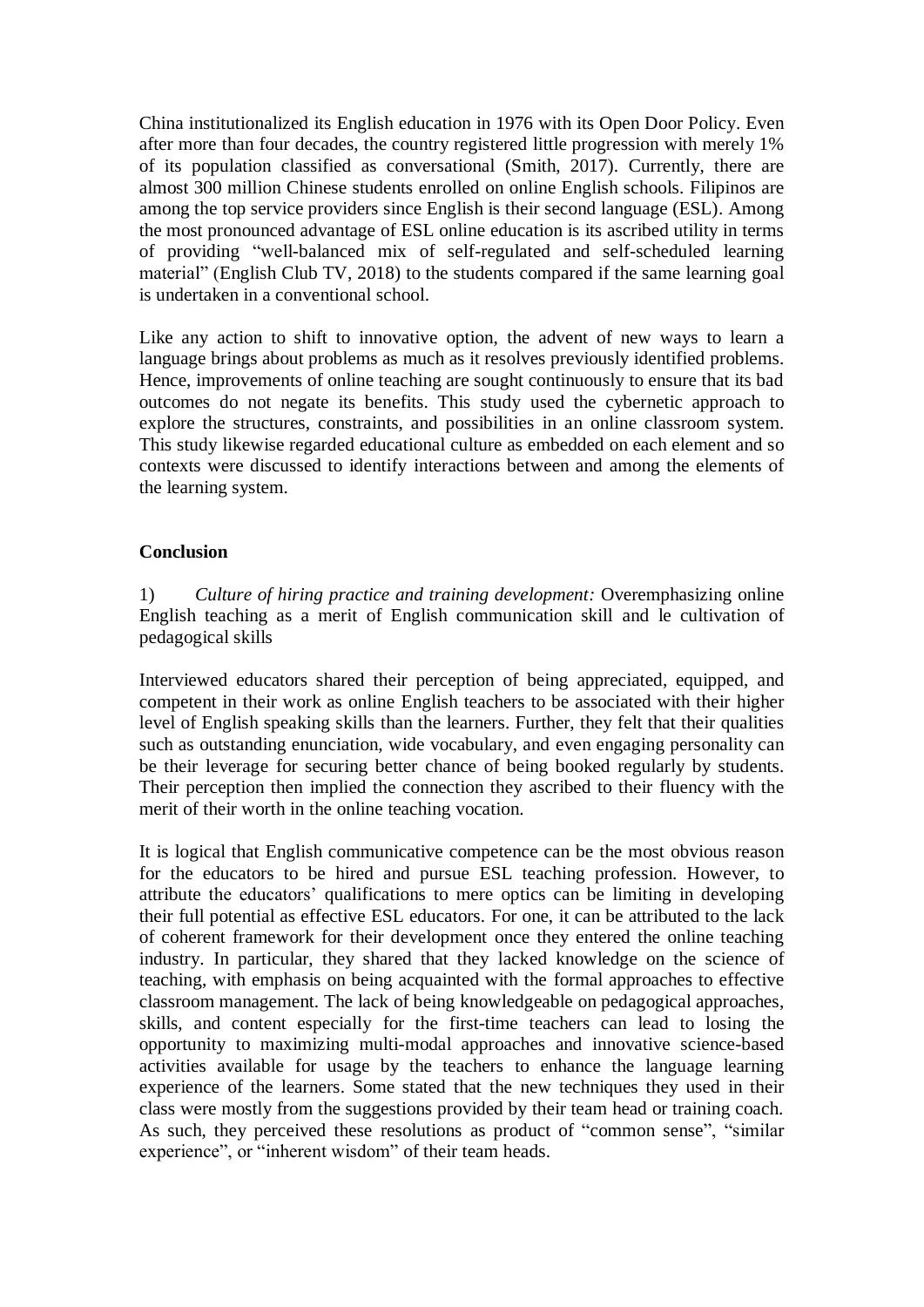Their perceptions are valid concerns to be examined since having the communication skills does not necessarily translate to having competent teaching skills. Teacher competencies requisite more than the knowledge and skills on the subject matter, in this case the English language, as it includes as well the capability to "mobilizing psychosocial resources (including skills and attitudes) in a particular context" (Organization for Economic Cooperation and Development, 2005). If these competencies are met, long-term visions such as pursuing high quality management of online schools can be attained as the actual practice of teaching exhibits multi-method approach deliberate placements, combinations, and integration of pedagogical approaches.

Participants shared that during training, terminologies such as "inquiry-based", and "collaborative" are shortly mentioned. However, these staple principles on effective teaching could only serve its purpose if clearly understood by the teachers for them to wisely appropriate in their classes based on the needs of their students. To clarify to them to "know why they do what they do" on the basis of learning theories, pedagogical frameworks, and based on empirical evidences are imperative for their professional growth as educators.

**Modifications/ interventions**: The lack of training development framework particularly on pedagogical approaches is an issue associated with the lack of formal academic educational background of the teachers. It is suggested that training program for the ESL educators should also provide emphasis on discussing the science behind teaching including the pedagogical approaches appropriate for a particular need of the students. There should likewise be an emphasis on discussing the need on personalizing teaching content and pluralizing teaching methods. Their increased awareness on pedagogy could improve the teaching styles of the educators and contents of the curriculum and will eventually develop a culture of a sciencebased method of and approach in teaching.

# 2) *Culture of teaching:* "Delight" of the learners as the end goal

One pronounced way to pursue the *delight* of the learners is through the deliberate matching of their teaching styles with the students' learning preferences. The preferences of learners can be determined using various standard tools. It is said that this concept and practice of connecting teaching style with learning preferences "can help students respond more positively to instructional methods, and inform faculty about effective teaching practices" (Fenton and Watkins, 2012).

The degree of connection between learning and teaching styles is ideally on the prerogative of the ESL educator. Such is a spectrum of extremely submitting to learners' preferences on one end to neglecting it altogether on the opposite end. For the participants' cases, they perceived that most often, the culture and expectations from their learners and even the school management pushed them to yield totally to the students' learning styles even on occasions when they thought that it is best to follow their own judgment of the learning-teaching situation. As exampled by the respondent, though there are young learners found to possess kinesthetic learning style, demonstrating how "saying thank you" can be functional in their everyday schooling does not necessarily need them to do particular movements. In this case, he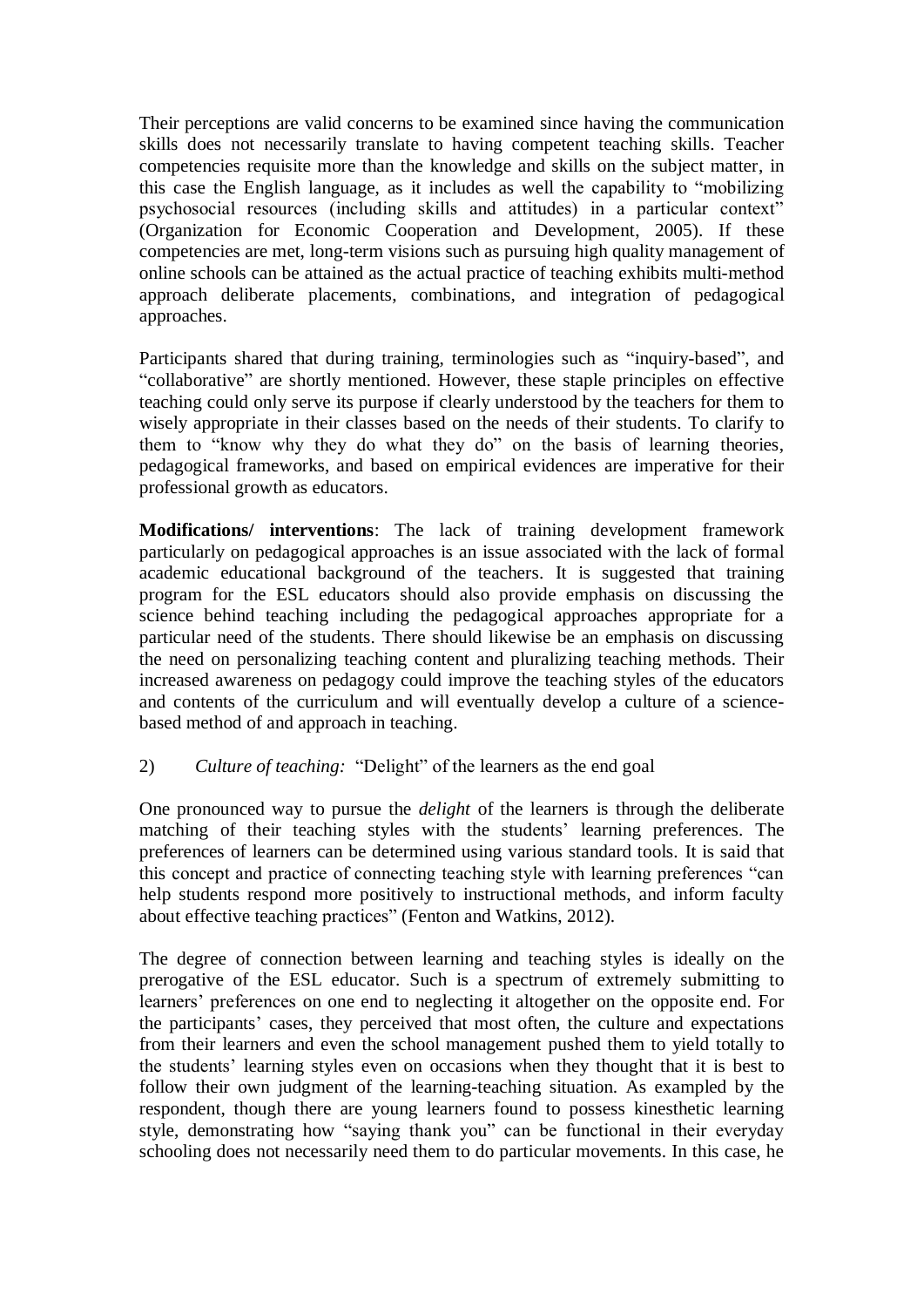thought that the context of the learning to "say thank you" should be given more emphasis than demonstrating the movement while saying it.

This is similar to the existing challenge towards the validity of learning preference. The scant scientific evidence and merit on the usefulness of the learning style model made education scientists to debunk it and tagged it as "neuromythology". A teacher's guided funded by the U.S. Department of Education even furthered that "teaching students in their preferred styles… is an effective learning practice" (as cited by Toppo, 2019) since it is paradoxical wherein implementing learning styles is a unimodal approach consequent to having fixed mindset instead of growth mindset.

Another challenge the educators are confronted with is the lack of accurate assessment of the learners' preference. Though the learners undergo assessment prior to enrolling to online classes, the results are not fully disclosed to the educators. As such, there are instances when educators improvise ways to assess their learners. The respondents noted that this can be counterproductive since they needed to evaluate the students first which was time-consuming and thus, reduced their actual time spent for the teaching lessons. They said that if only they were given the profiles of their students in advance, they can use the whole session time implementing the custom-fit teaching approaches for the learners.

Meanwhile, the influence of the management to the schema of the educators of what constitute the delight of the students is evident whenever a learner provides feedback regarding their experience with the educator's class. They shared that they expected a call out from the management only when they received negative feedback. If it involved their teaching style, the resolution of the management was usually to yield to the preferences of the learners. Although this can be unfortunate for the educators who have their own cognitive faculties to appropriate strategies to meet the learning needs of the students, it cannot be separated from the fact that the online English school can only sustainably operate using the profits generated from the enrolled students. Thus, even at instances when learners throw unnecessary theatrics and antics in the classroom, they needed to accommodate their concept of delight. Following this logic, for the school to operate sustainably, the education system has to serve the learners on a manner worthy of their expectations.

**Modifications/ interventions**: It is important to evaluate and consult the learners of their learning preferences but essentially, in the end, it is the intelligible judgment of the educators that must be executed inside the classroom. Rather than focusing on the delight of the learners, delight on studying the language must be the focus. The learners can be too young or inexperienced to dictate the best strategy that could work for them. So the optimal option is to have the educators lead the lesson delivery. Multi-modal approach or the usage of different learning styles and not strengthening only one style for growth mindset is then appropriate for online classroom to enable enhanced learning and strengthened interconnectivity of their senses for language learning.

3) *Culture on training learners*: Learners are not trained to be autodidact language learners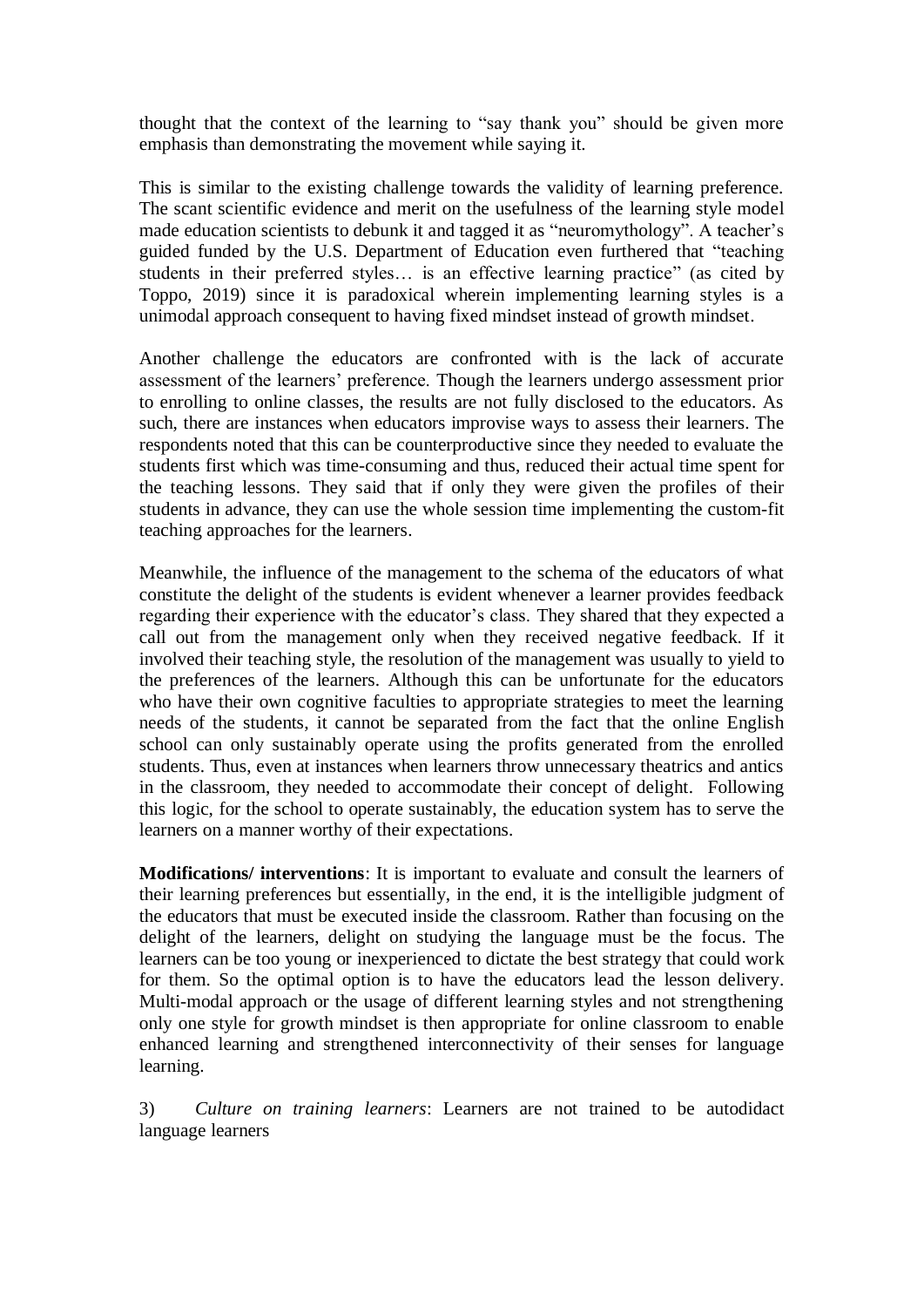Training students to be autodidactic language learners is perceived to be the least focus of the learning goals. Educators perceived that the curriculum has limited objectives which mainly cater to the base level of learning outcomes- knowledge, comprehension, and application levels. Further, most of these outcomes merely measure the increased knowledge of the learners to the context of the lesson topics. Although these can be good as short-term goals, in the end, it would be an innovative achievement if the curriculum trains the learners to study and explore language learning on their own.

The nobility of developing autodidact learners can potentially develop the sustainable zeal of the learners to improve their fluency in English language as they improvise their own learning tactics and timeline. As such, the learners will be able to personally invest on ways that can help them be better as English communicators even outside their formal and online schooling.

One major conflict in limiting the learning objectives to the content of the lesson is to inhibit as well their creative expression. For instance, the topics on expressions and vocabulary would provide an impression that these are the best words to say something and untrained learners would program their minds within the specific phrases in expressing their thoughts. This is associated as a problem when language is view as mere collections of words, grammars, and vocabularies which can be taught through rote memorization instead of the communicative exploration of experiencing the foreign language.

The educators perceived that it is ideal for the learners to speak 70% of the time in the class. As educators, they see their role as facilitators. This means that they perceived their role is primarily to guide learning through the provided course material. They also thought as well that they have the discretion to modify sections of the lessons which they thought are unnecessary particularly for advanced learners as well as provide additional references which the learners can study outside the class. In this way, they thought that the learners will be able to form their own thoughts about the additional materials they gathered and indirectly be able to explore their identity as a learner and foreign language speaker.

**Modifications/ interventions**: To respond to the shift of teaching method of educators to being facilitators of language learning, the curriculum content must have more activities for the learners to innovate expressions and it is the responsibility of the educators to transition the shift from teacher-centered learning to student-centered. This shift facilitates the dependency to the educators be minimized since the learners are trained to be more creative and self-reliant in building their own sets of vocabularies. Additionally, for learners to be autodidacts, educators must be able to identify reputable and appropriate materials which learners can engage with especially outside class. However, recommendations of films, songs, and other creative forms must be done with caution to avoid the learners from adding colloquial expressions to their vocabulary which might be dangerous to use if they lack understanding of its usage, context and cultural implications.

4) *Culture on developing learning goal*: Putting grammar proficiency and wide vocabulary as the ultimate general goal for learners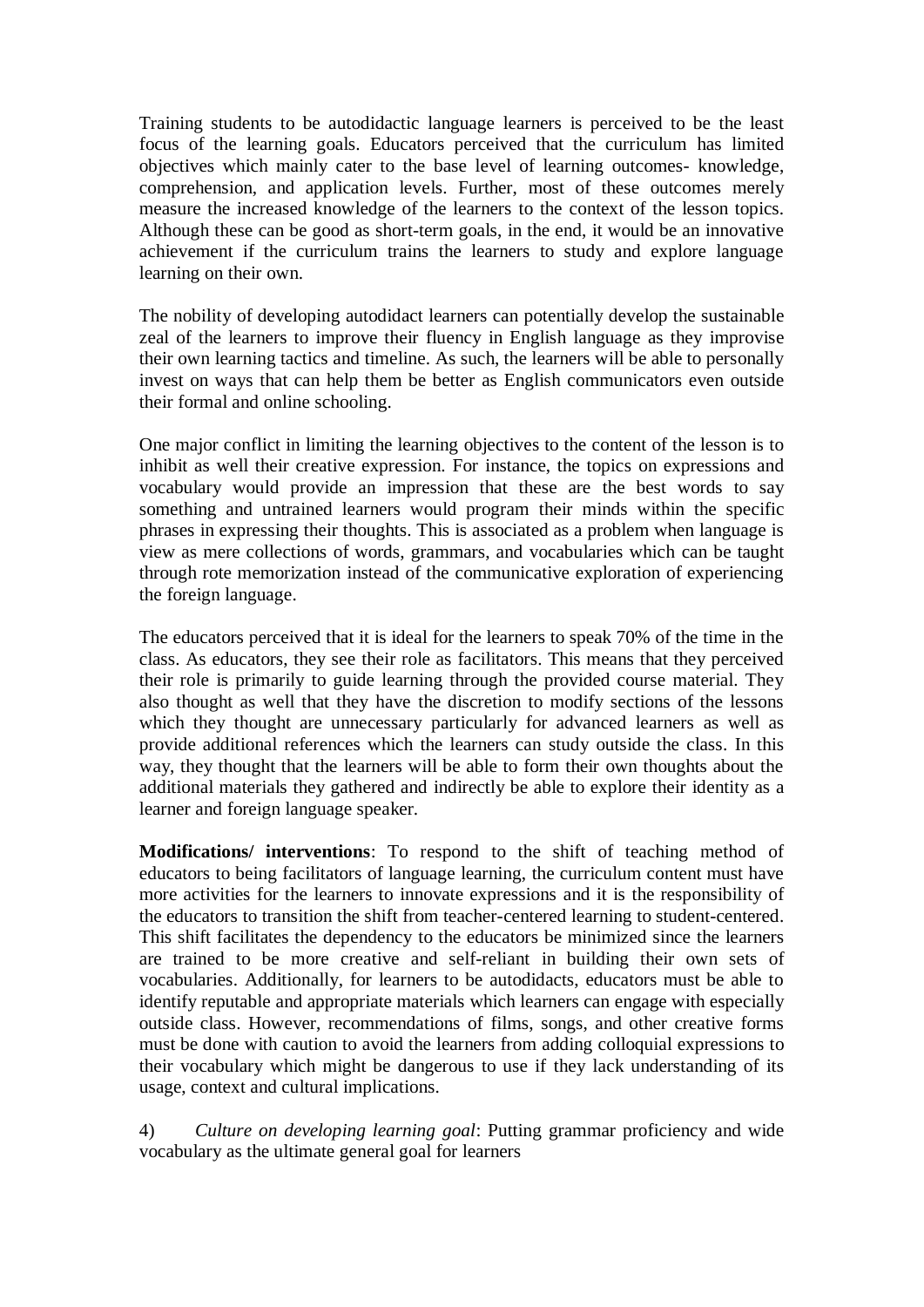Since the educators had different types of learners each work shift, they had a wide range of learners' profile that they need to accommodate. One issue that they recognized in the curriculum is its high regards for attaining grammar proficiency. Although it is not completely wrong to aim for attaining mastery on the correct structure of expressing ideas, it may be counterproductive for those who merely aim for functional English. As such, the stance of the educator is in accordance to the Cummunicative Language Theory (CLT) which indicates that the first goal of language learning is to be understood.

An example cited by a respondent is her farmer student. According to his learner, he wanted to learn how to speak in English so he can negotiate with his small-time clients in selling their harvest. For him, he just needed to be familiar with basic terms needed to talk with their clients and not be fooled easily. To introduce him with economics-related jargons as how their module is structured would be an overkill of learning English, as he said. Some learners even told the educators that to be intelligibly sound might shy away their clients who are mostly non-native/proficient speakers. Further, the educators stated that this technical concept should only be introduced if the learner chose to do so. At the same time, forcing them to master grammar rules and memorize tons of words would give them the unnecessary burden since this can be beyond their personal goal of learning English.

**Modifications/ interventions**: Proficiency can be a goal, but should not be positioned ultimate as there are students who aim to acquire functional English to sustain their everyday living. Simulators on real topics that they have can also be added as an activity. The key to having a matched personal goal of the learners and the learning goals lies is having an effective learners' profile evaluation.

# 5) *Culture of developing curriculum* content: Emphasizing on form over rich context

Respondents claimed that the curriculum and the manner the activities are structured are implying that learning about grammar and vocabulary is an effective teaching method for and to experience foreign language learning. As previously argued, this can have negative implications as to how learners view the utility of learning the language. Worst, they might perceive their learning goals to be beyond what they can achieve. Two of the respondents testified experiencing having learners who did not finish their course since they thought that they could no longer meet the predetermined learning goals. In this sense, the learners might have lost the importance of language learning outside the highly structured engagement with the language.

Educators argued that they considered rote learning as the most static way of teaching English. It should be taken into consideration that in teaching English online, the Filipino teacher is interacting with his or her Chinese learners. As such, there is the intercultural dimension happening within the learning system. This occurs when educators learn another cultural perspective of English learning in relation to another culture, and vice versa. To teach vocabulary is just partial understanding of the language. The full experience is embedded in its culture, meaning-making, and interpretations.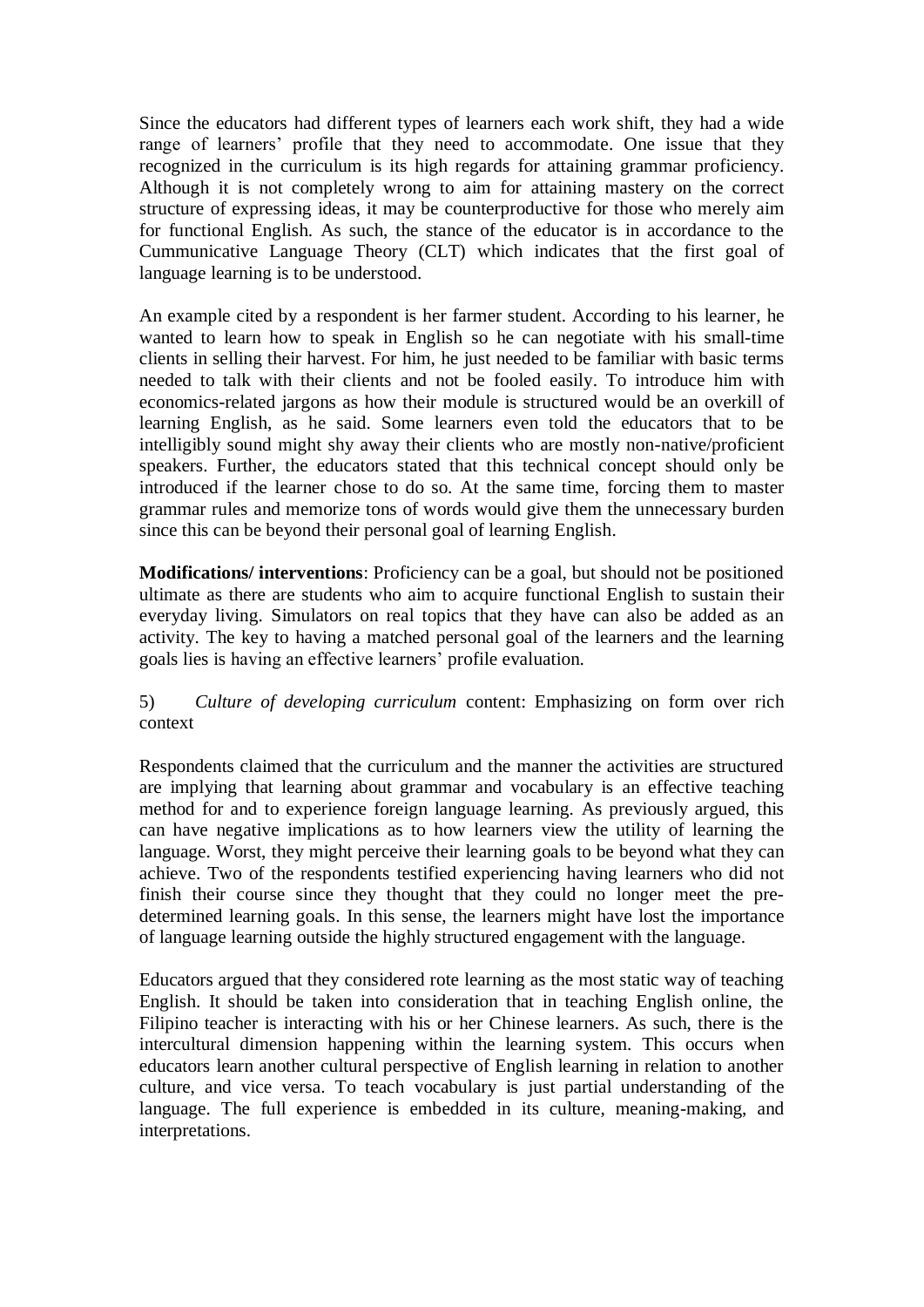The cultural nuances embedded in the lesson context is essential in keeping the credibility of the online school as it can reflect the extensive research it entails the curriculum developer to produce the lesson materials. A remarkable example provided by one educator was his teaching experience about the lesson on "Birthday Celebrations". At the end of the class, he observed indifference on his learner's face. He thought that the student's indifference is attributable to the lesson being a commonplace. However, when he asked his learner, the student disclosed that birthday celebration was not part of their culture as they view their birth day as not a special day. The learner thought that the context of birthday celebration depicted in the lesson is an extravagance in their culture. Hence, the educator implied disconnection between the dialogues presented in the course material with the reality of his learner. This kind of lapses in the context in the curriculum content can be discouraging or "offending" to learners which may cause psychological noise during their class.

**Modifications/ interventions**: Highlighting learning language as a social enterprise of meaning-making and interpretations is a paradigm shift from the passive and highly structured approach of teaching language via the route of mastering grammar and expanding vocabulary. To introduce the new paradigm of teaching language, activities involving interactive methods probing, laddering, and debate can be implemented. These activities can cultivate the meaningful "experience" of using words and arranging them based on the capacity of the learner. Mentoring and correcting errors during this language game should be facilitated by the educator.

### **Acknowledgements**

The author would like to thank the following people/institutions who helped in the completion of this endeavor: the respondents for providing substantial data for the study; the UPLB College of Development Communication for the administrative assistance; the UP Office of International Linkages for the support in the form of a Travel Grant which enabled me to attend this conference; and family, friends, and mentors for other emergent and urgent support needed.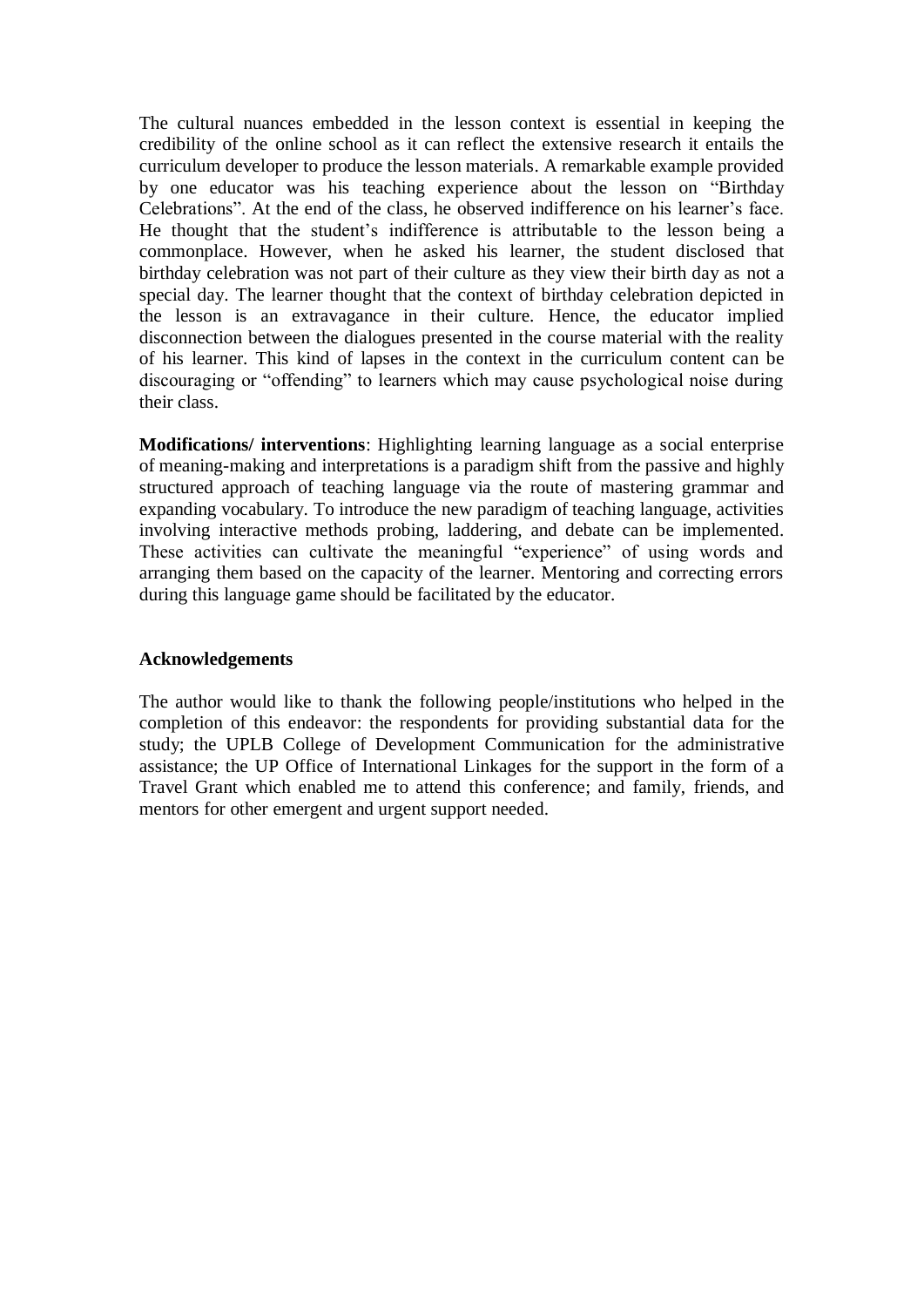# **References**

Angrlst, J.D., & Lavy, V. (1997). The effect of a change in language of instruction on the returns to schooling in Morocco. *Journal of Labor Economics,* 15, 48-76.

Bamford, K. W., & Mizokawa, D. T. (1989). Cognitive and attitudinal outcomes of an additive-bilingual program. U.S.; Washington.

Demont, E. (2001). Contribution of early 2nd-language learning to the development of linguistic awareness and learning to read. *International Journal of Psychology, 36*, 274-285.

Diaz, R., & Klingler, C. (1991). Towards an explanatory model of the interaction between bilingualism and cognitive development. In E. Bialystok (Ed.), *Language processing in bilingual children* (pp. 167–192). Cambridge: Cambridge University Press.

English Club TV. (2018). *Learning online English and its advantages*. Retrieved from https://tv-english.club/articles-en/learning-online-english-advantages/

Fenton, C., & Watkins, B. W. (2012). Connect for success: matching teaching and learning styles. *Innovation*, 7, 4.

Kessler, C., & Quinn, M. E. (1980). Positive effects of bilingualism on Science problem-solving abilities. In J. Alatis (Ed.), *Georgetown University round table on languages and linguistics* (pp. 295-308). Washington, DC: Georgetown University Press.

Ku, H., & Zussman, A. (2010). Lingua franca: The role of English in international trade. *Journal of Economic Behavior and Organization,* 75, 250-260.

Leiken, M. (2013). The effect of bilingualism on creativity: Developmental and educational perspectives. *International Journal of Bilingualism,* 17, 431-447.

Lang, K., & Siniver, E. (2009). The return to English in a non-English speaking country: Russian immigrants and native Israelis to Israel. *The BE Journal of Economic Analysis & Policy*, 9, 1-30.

McCormick, C. (2013, November 15). *Countries with better English have better economies*. Retrieved from https://hbr.org/2013/11/countries-with-better-englishhave-better-economies

Mecheli, A,, Crinion, J., Noppeney, U., Ashburner, J., Franckowiak, R. S., & Price, C. J. (2004). Structural plasticity in the bilingual brain. *Nature,* 431, 757–757.

Organization for Economic Cooperation and Development. (2005). *The definition and selection of key competencies.* Retrieved from https://www.oecd.org/pisa/35070367.pdf